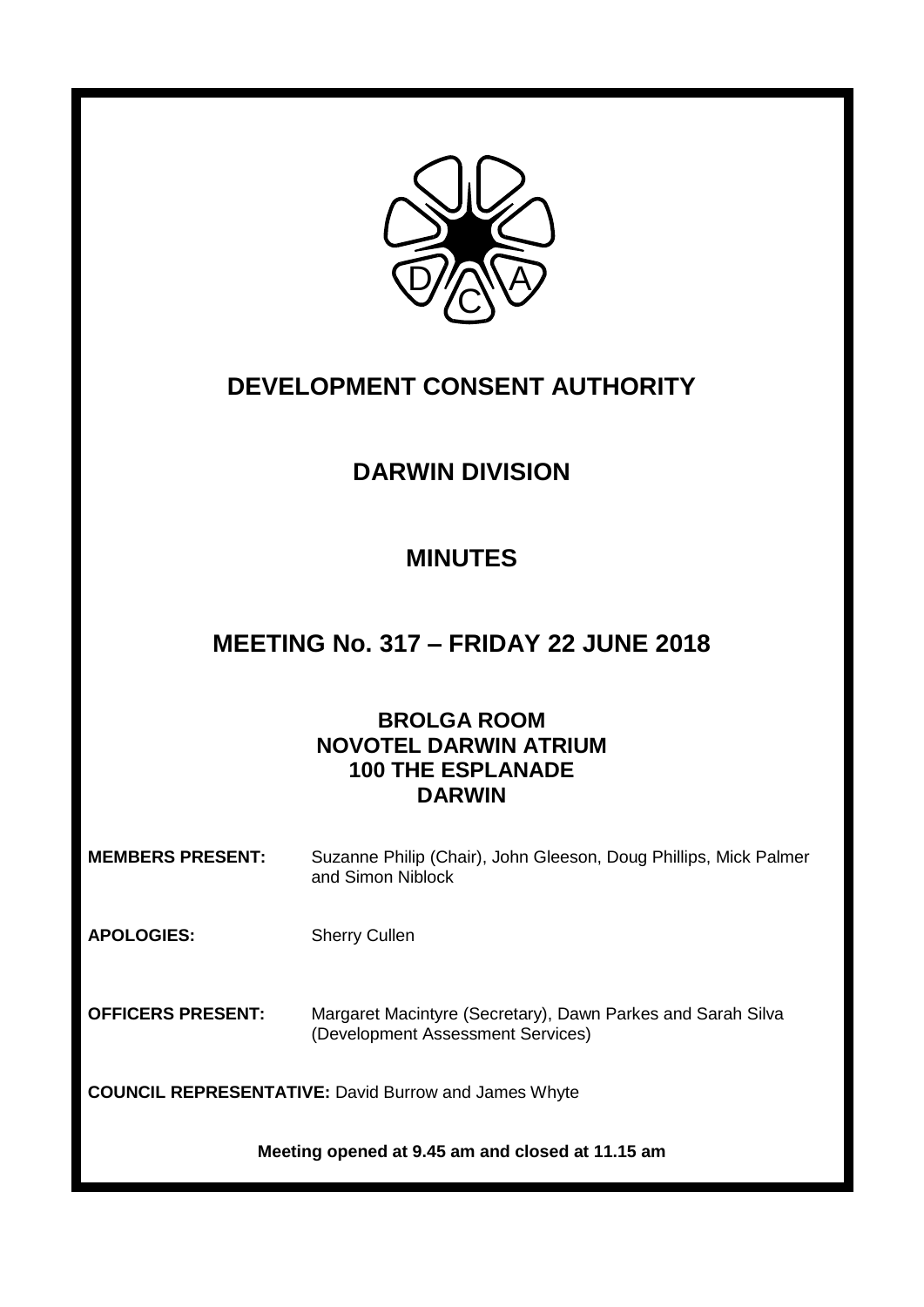**THE MINUTES RECORD OF THE EVIDENTIARY STAGE AND THE DELIBERATIVE STAGE ARE RECORDED SEPARATELY. THESE MINUTES RECORD THE DELIBERATIVE STAGE. THE TWO STAGES ARE GENERALLY HELD AT DIFFERENT TIMES DURING THE MEETING AND INVITEES ARE PRESENT FOR THE EVIDENTIARY STAGE ONLY.**

## **ITEM 1 CHANGE OF USE FROM SHOP TO MEDICAL CLINIC (TENANCY 4B) PA2018/0178 LOT 9791 (289) TROWER ROAD, TOWN OF NIGHTCLIFF APPLICANT TECON AUSTRALIA PTY LTD**

The applicant sent their apologies.

**RESOLVED** That, the Development Consent Authority determine to reduce the car parking **100/18** requirements pursuant to Clause 6.5.2 (Parking Requirements) of the Northern Territory Planning Scheme, and pursuant to section 53(a) of the *Planning Act*, consent to the application to develop Lot 9791 (287) Trower Road, Town of Nightcliff for the purpose of a change of use from shop to medical clinic (tenancy 4b), subject to the following conditions:

### **GENERAL CONDITIONS**

- 1. The works carried out under this permit shall be in accordance with the drawings numbered 2018/0178/01 to 2018/0178/05 endorsed as forming part of this permit.
- 2. Any developments on or adjacent to any easements on site shall be carried out to the requirements of the relevant service authority to the satisfaction of the consent authority.
- 3. The owner of the land must enter into agreements with the relevant authorities for the provision of water, sewerage and electricity facilities to the development shown on the endorsed plans in accordance with the authority's requirements and relevant legislation at the time.
- 4. Before the use or occupation of the development starts, the area(s) set-aside for the parking of vehicles and access lanes as shown on the endorsed plans must be:
- (a) line marked to indicate each car space and all access lanes; and
- (b) clearly marked to show the direction of traffic along access lanes and driveways, to the satisfaction of the consent authority. Car spaces, access lanes and driveways must be kept available for these purposes at all times.

### **NOTES:**

- 1. The Power and Water Corporation advises that the Water and Sewer Services **Development** Development Section (landdevelopmentnorth@powerwater.com.au) and Power Network Engineering Section (powerconnections@powerwater.com.au) should be contacted via email a minimum of 1 month prior to construction works commencing in order to determine the corporation's servicing requirements, and the need for upgrading of on-site and/or surrounding infrastructure.
- 2. The Northern Territory Environment Protection Authority advises that construction work should be conducted in accordance with the Authority's Noise Guidelines for Development Sites in the Northern Territory. The

Page 2 of 17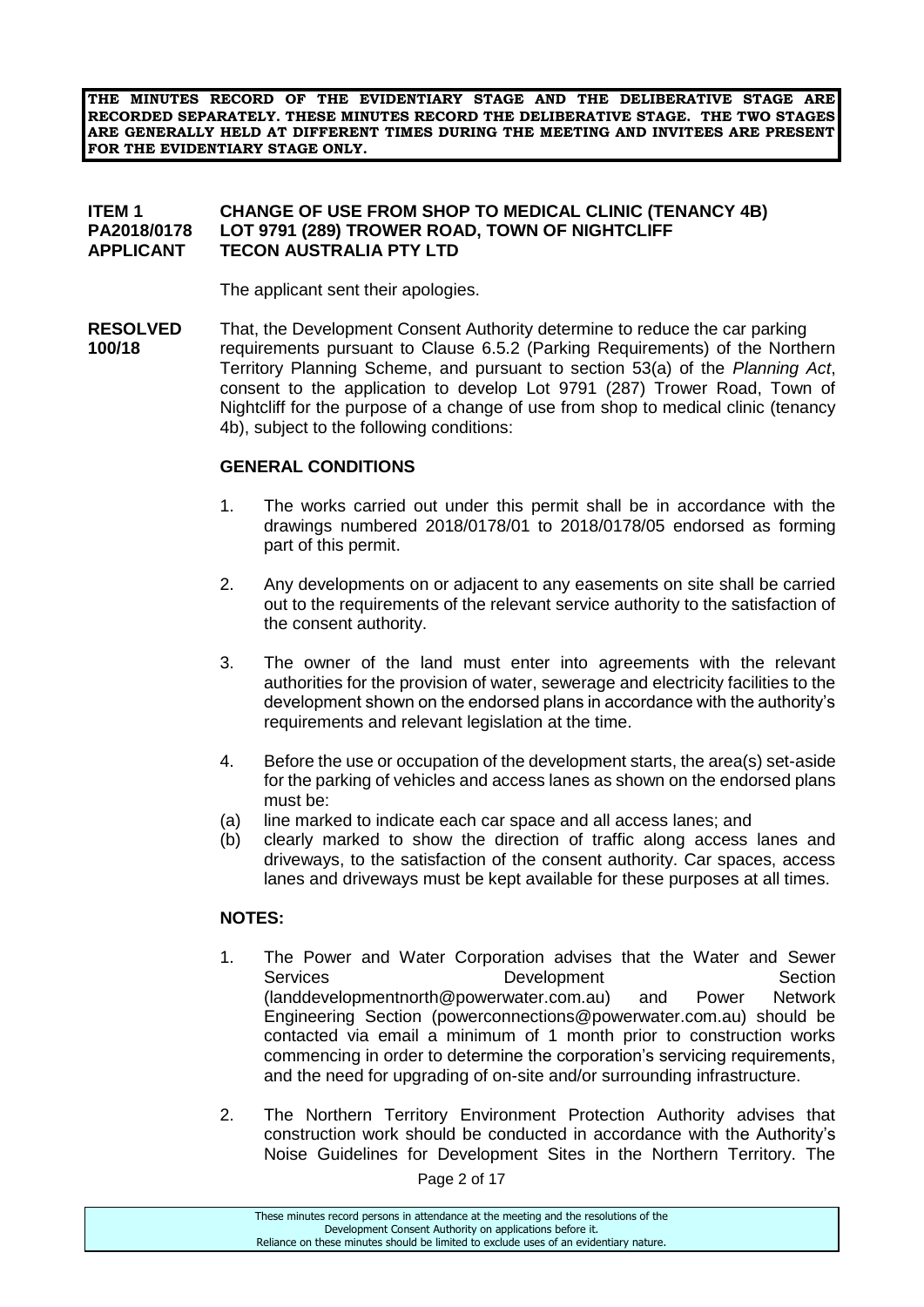guidelines specify that on-site construction activities are restricted to between 7am and 7pm Monday to Saturday and 9am to 6pm Sunday and Public Holidays. For construction activities outside these hours refer to the guidelines for further information.

## **REASONS FOR THE DECISION**

1. Pursuant to section 51(a) of the *Planning Act,* the consent authority must take into consideration the planning scheme that applies to the land to which the application relates.

The NT Planning Scheme applies to the land. Lot 9791 Town of Nightcliff is identified within Zone C (Commercial) of the NT Planning Scheme and is surrounded by lots predominantly developed as Commercial. The primary purpose of Zone C is to provide for a range of business and community uses. As the change of use is for the benefit of members of the public it is considered that the proposal is consistent with the purpose of the zone.

- 2. An assessment against Clause 6.5.1 (Parking Requirements) identifies that the change of use generates a demand for 4 additional parking spaces with no additional spaces provided. A reduction to the parking required under Clause 6.5.1 (Parking Requirements), pursuant to Clause 6.5.2 (Reduction in Parking Requirements) of the Scheme is suitable as:
- the Casuarina Village provides adequate parking across the complex with many spaces located within a reasonable walking distance of the proposed medical clinic, as *Clause 6.5.2 2(b);*
- the site is located close to the Casuarina Bus Interchange Terminus (Public Transport Network) as *Clause 6.5.2 2(c);*
- the car parking demand at the site fluctuates during different peak periods. With a trend in persons 'coming and going' as appose to parking for the entire day;
- the proposed clinic would modernise and uplift the lot; and
- the clinic will offer a vital service to the general public.
- 3. Pursuant to section 51(j) of the *Planning Act*, the consent authority must take into consideration the capability of the land to which the proposed development relates to support the proposed development and the effect of the development on the land and on other land, the physical characteristics of which may be affected by the development.

The site is already developed as a commercial development with a number of permitted changes in use having taken place since the development opened. The change in use proposes internal alterations only and the land is considered capable of supporting the use.

4. Pursuant to section 51(n) of the *Planning Act*, the consent authority must take into consideration the potential impact on the existing and future amenity of the area in which the land is situated.

The land is zoned to accommodate the proposed change in use in that the proposed change is considered to meet the purpose of Zone C (Commercial) in providing for a range of business and community uses.

Page 3 of 17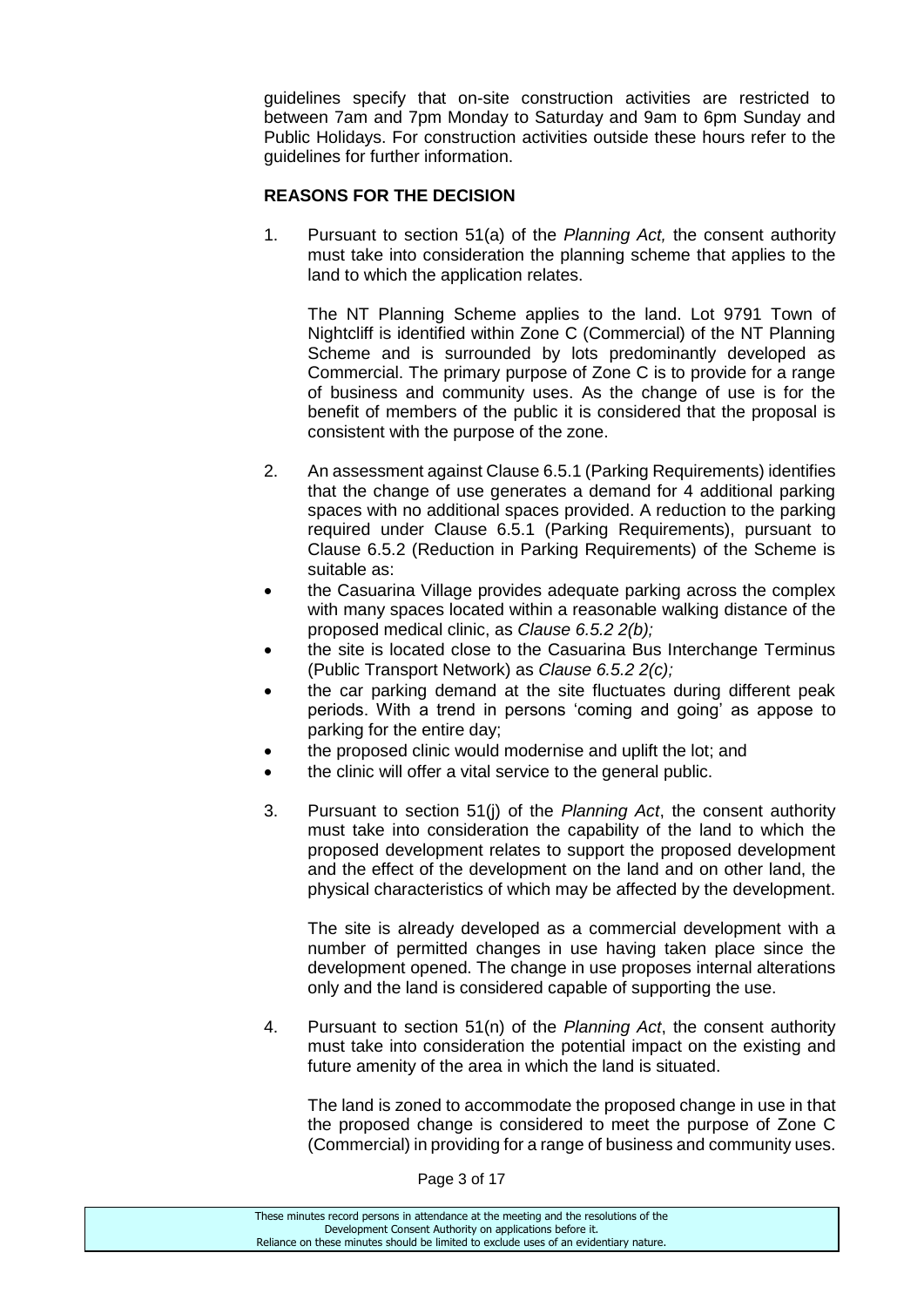It was noted during assessment that the existing line marking of the car parking spaces has faded over time and therefore the Authority determined to include a condition requiring the re-line marking of the car parking spaces and access lanes, particularly given that a reduction has been granted, to ensure that the spaces available are clearly marked and can be easily identified by users.

The proposed change in use is considered to be consistent with the provisions of the zone, and therefore unlikely to have any impact on the existing or future amenity of the area.

**ACTION:** Notice of Consent and Development Permit

### **ITEM 2 SHADE STRUCTURE ADDITION TO AN EXISTING SINGLE DWELLING WITH PA2018/0188 A REDUCED FRONT SETBACK LOT 8800 (9) HIBERNIA CRESCENT, TOWN OF NIGHTCLIFF APPLICANT KAREN AVERY & DAVID AVERY**

DAS tabled a further submission to the application.

Mr David and Mrs Karen Avery attended and showed the members photographs showing:

- Vegetation on the front of their property;
- Showing the boundary wall;
- Proposed tree location to screen from the east; and
- Similar type of tree that could be used to screen from the east.
- **RESOLVED** That, pursuant to section 53(b) of the *Planning Act*, the Development Consent **101/18** Authority alter the proposed development and consent to the proposed development as altered to develop Lot 8800 (9) Hibernia Crescent, Town of Nightcliff for the purpose of a shade structure addition to an existing single dwelling with a reduced front setback subject to the following conditions:

### **CONDITIONS PRECEDENT**

- 1. Prior to the endorsement of plans and prior to commencement of works (including site preparation), amended plans to the satisfaction of the consent authority must be submitted to and approved by the consent authority. When approved, the plans will be endorsed and will then form part of the permit. The plans must be drawn to scale with dimensions and must be generally in accordance with the plans submitted with the application but modified to show:
- (a) The maximum height of the shade structure not exceeding 2.4m;
- (b) Lining of the roof structure to minimise glare;
- (c) The provision of landscaping within the lot boundary on the eastern side of the shade structure; and
- (d) Identification of the landscaping proposed within the lot boundary on the southern side of the boundary wall.
- 2. Prior to the endorsement of plans and prior to the commencement of works (including site preparation), a schematic plan demonstrating the on-site collection of stormwater and its discharge into the local stormwater drainage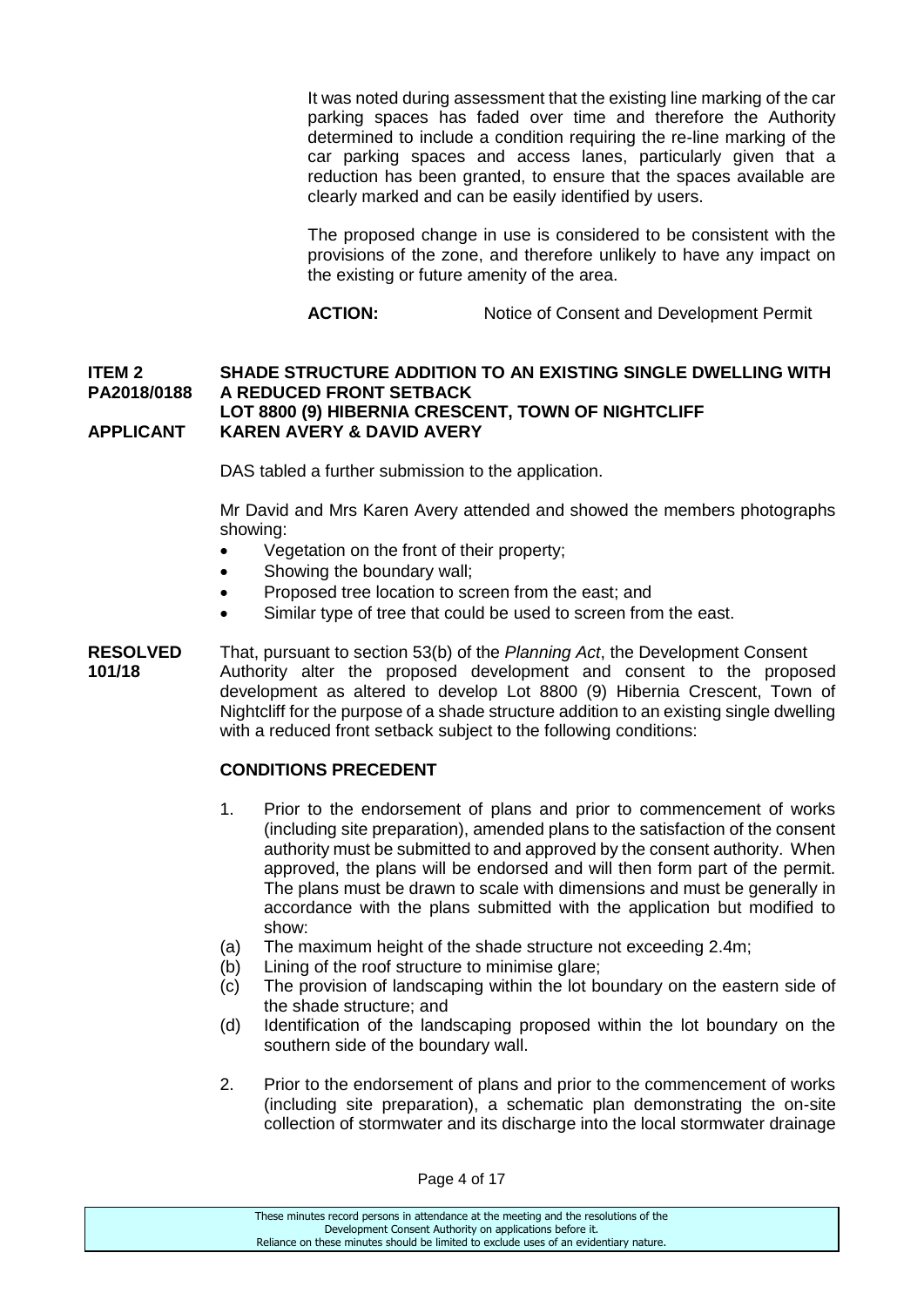system shall be submitted to and approved by the City of Darwin, to the satisfaction of the consent authority.

## **GENERAL CONDITIONS**

- 3. The works carried out under this permit shall be in accordance with the drawings endorsed as forming part of this permit.
- 4. Any developments on or adjacent to any easements on site shall be carried out to the requirements of the relevant service authority to the satisfaction of the consent authority.
- 5. The owner of land must enter into agreements with the relevant authorities for the provision of drainage and electricity services to the development shown on the endorsed plans in accordance with the authorities' requirements and relevant legislation at the time.
- 6. Stormwater is to be collected and discharged into the drainage network to the technical standards of and at no cost to the City of Darwin, to the satisfaction of the consent authority.
- 7. Before the use of the development starts, the landscaping works shown on the endorsed plans must be carried out and completed to the satisfaction of the consent authority.
- 8. The landscaping shown on the endorsed plans must be maintained to the satisfaction of the consent authority, including that any dead, diseased or damaged plants are to be replaced.

### **NOTES**

- 1. The Power and Water Corporation advises that the Water and Sewer Services **Development** Development Section [\(landdevelopmentnorth@powerwater.com.au\)](mailto:landdevelopmentnorth@powerwater.com.au) and Power Network Engineering Section [\(powerconnections@powerwater.com.au\)](mailto:powerconnections@powerwater.com.au) should be contacted via email a minimum of 1 month prior to construction works commencing to determine the Corporation's servicing requirements, and the need for upgrading of on-site and/or surrounding infrastructure.
- 2. City of Darwin advises that designs and specifications for landscaping of the road verges adjacent to the property shall be submitted for approval by the General Manager Infrastructure, City of Darwin and all approved works shall be constructed at the applicant's expense, to the requirements of City of Darwin.
- 3. The Northern Territory Environment Protection Authority advises that construction work should be conducted in accordance with the Authority's Noise Guidelines for Development Sites in the Northern Territory. The guidelines specify that on-site construction activities are restricted to between 7am and 7pm Monday to Saturday and 9am to 6pm Sunday and Public Holidays. For construction activities outside these hours refer to the guidelines for further information.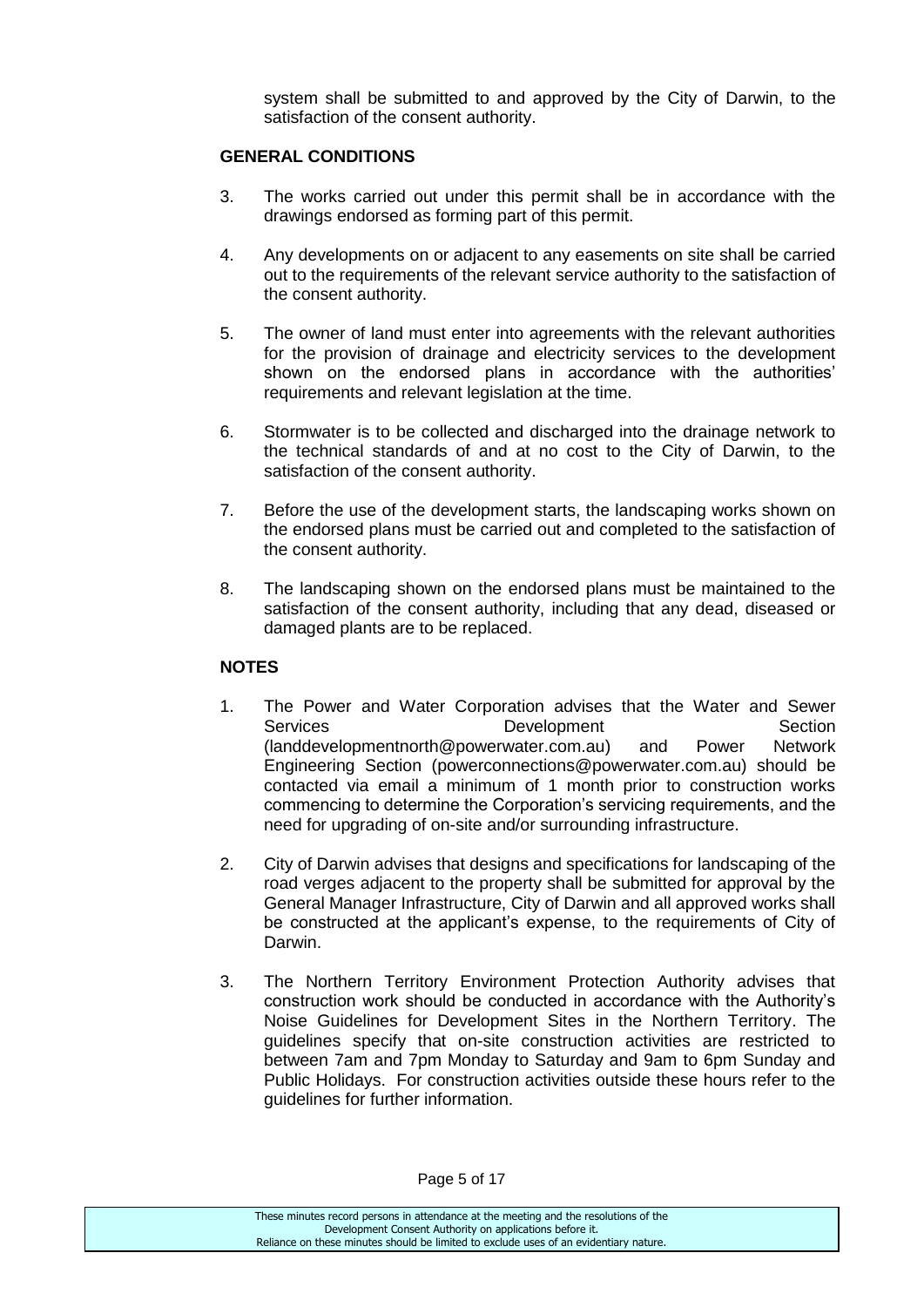## **REASONS FOR THE DECISION**

1. Pursuant to section 51(a) of the *Planning Act,* the consent authority must take into consideration the planning scheme that applies to the land to which the application relates.

The subject land is within zone SD (Single Dwelling Residential). The purpose of this zone is to provide single dwellings on individual lots. Ancillary structures such as the one proposed are permitted forms of development subject to compliance with the relevant requirements of the NT Planning Scheme. The proposed shade structure does not comply with Clause 7.3 (Building Setbacks of Residential Buildings and Ancillary Structures).

The purpose of Clause 7.3 *is to ensure residential buildings and ancillary structures are located so:*

- *they are compatible with the streetscape and surrounding development including residential buildings on the same site;*
- *as to minimise any adverse effects of building massing when viewed from adjoining land and the street;*
- *as to avoid undue overlooking of adjoining properties; and*
- *as to encourage breeze penetration through and between buildings.*

The minimum setback required from the primary street frontage for ancillary structures without external walls is 4.5m (to the columns) and 3.6m (to the eaves). The proposed shade structure is setback 620mm (to the columns) and 310mm (to the eaves) at its closest point. It is noted that the boundary has a slight curve and therefore the setback increases slightly as the structure tapers away.

The application addressed the requirements of Clause 7.3 in detail and believes that the specifics of the location of the proposed structure and characteristics of the property provide for special circumstances in which a reduced setback is not unreasonable.

A variation to Clause 7.3 was supported by the Authority for the reasons given below.

2. Pursuant to Clause 2.5 (Exercise of Discretion by the Consent Authority) of the NT Planning Scheme, the Authority may consent to the development of land that does not meet the standards set out in Parts 4 or 5 if it satisfied that special circumstances justify the giving of consent.

The Authority determined to alter and approve the proposed shade structure to require a reduction in the overall height to no more than 2.4m. This height is consistent with the existing boundary wall which the Authority considered would screen the structure in association with the additional landscaping that is required along the eastern side of the structure. It was noted that landscaping alone would only provide a temporary screening solution and therefore it was imperative that the height of the structure be reduced in line with the wall so that there was a permanent screen, with the addition of landscaping to provide further screening and softening.

Page 6 of 17

| These minutes record persons in attendance at the meeting and the resolutions of the  |
|---------------------------------------------------------------------------------------|
| Development Consent Authority on applications before it.                              |
| Reliance on these minutes should be limited to exclude uses of an evidentiary nature. |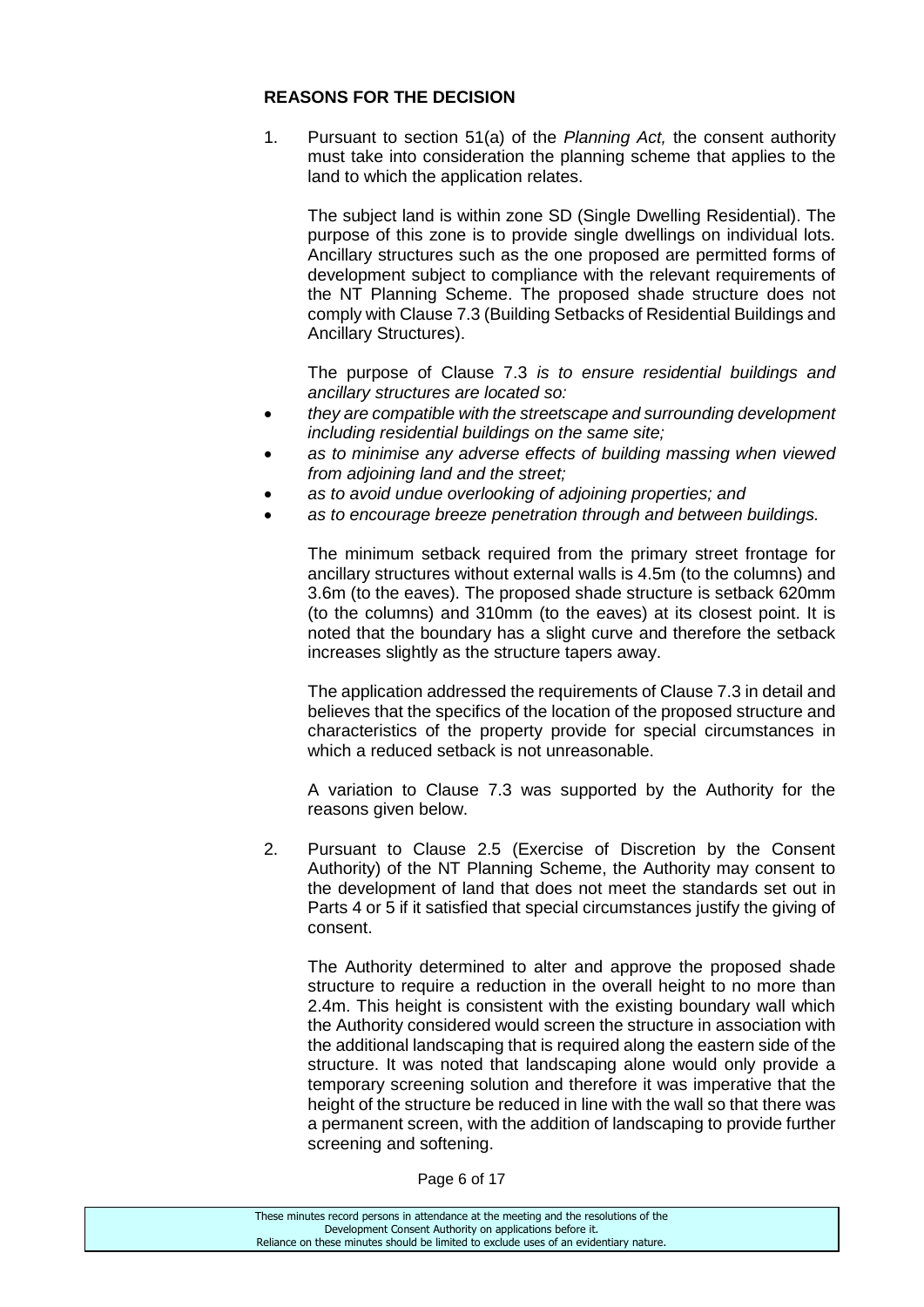The Authority considered that there was no individual special circumstance but a collection of circumstances which together gave rise to special circumstances. These circumstances included the curvature of the boundary which gives the impression of the structure being setback further than it actually is, the existing solid boundary wall which will almost completely obscure the structure, the location of the boundary wall allowing for the provision of landscaping within the lot boundary in front of the wall, and the existing two storey residence which rises above the shade structure reducing the appearance of any massing resulting from the shade structure.

The Authority were satisfied that the proposal as altered, notwithstanding its reduced setbacks, will meet the purpose of Clause 7.3 in that it is compatible with the streetscape and surrounding development including residential buildings on the same site; the boundary wall and landscaping serve to minimise any adverse effects of building massing when viewed from adjoining land and the street; it will not result in any undue overlooking of adjoining properties; and given it is an open structure and will be fully located behind an existing solid wall it is unlikely to affect existing breeze penetration through and between buildings.

3. Pursuant to section 51(e) of the *Planning Act*, the consent authority must take into consideration any submissions made under section 49, and any evidence or information received under section 50, in relation to the development application.

One public submission was received during the exhibition period under Section 49 of the *Planning Act* with respect to the proposal. Dr Jennifer Mitchell raised a number of concerns regarding the location of the proposed structure and its inconsistency with the existing streetscape. The submission raised concern in relation to breeze penetration, massing and negative impact on amenity.

The submission made reference to a planning application for a similar structure on the adjacent lot to the east which was refused by the Authority in 2014 as it was determined that the development would be likely to result in adverse impacts in terms of building massing when viewed from the street and that the reduced setbacks were incompatible with the streetscape.

The Authority discussed the issues raised in the submission at length and took these into consideration in making its decision. While compliance with the NT Planning Scheme requirements and impact on amenity is addressed within reasons 1, 2 and 4, the Authority further considered that the requirements to reduce the height of the structure, provide additional landscaping and line the roof structure to minimise glare go some way in addressing the concerns of the submitter. In relation to the application that was refused in 2014 the Authority noted that each application is assessed on its merits and in this instance they were satisfied that special circumstances justified the giving of consent.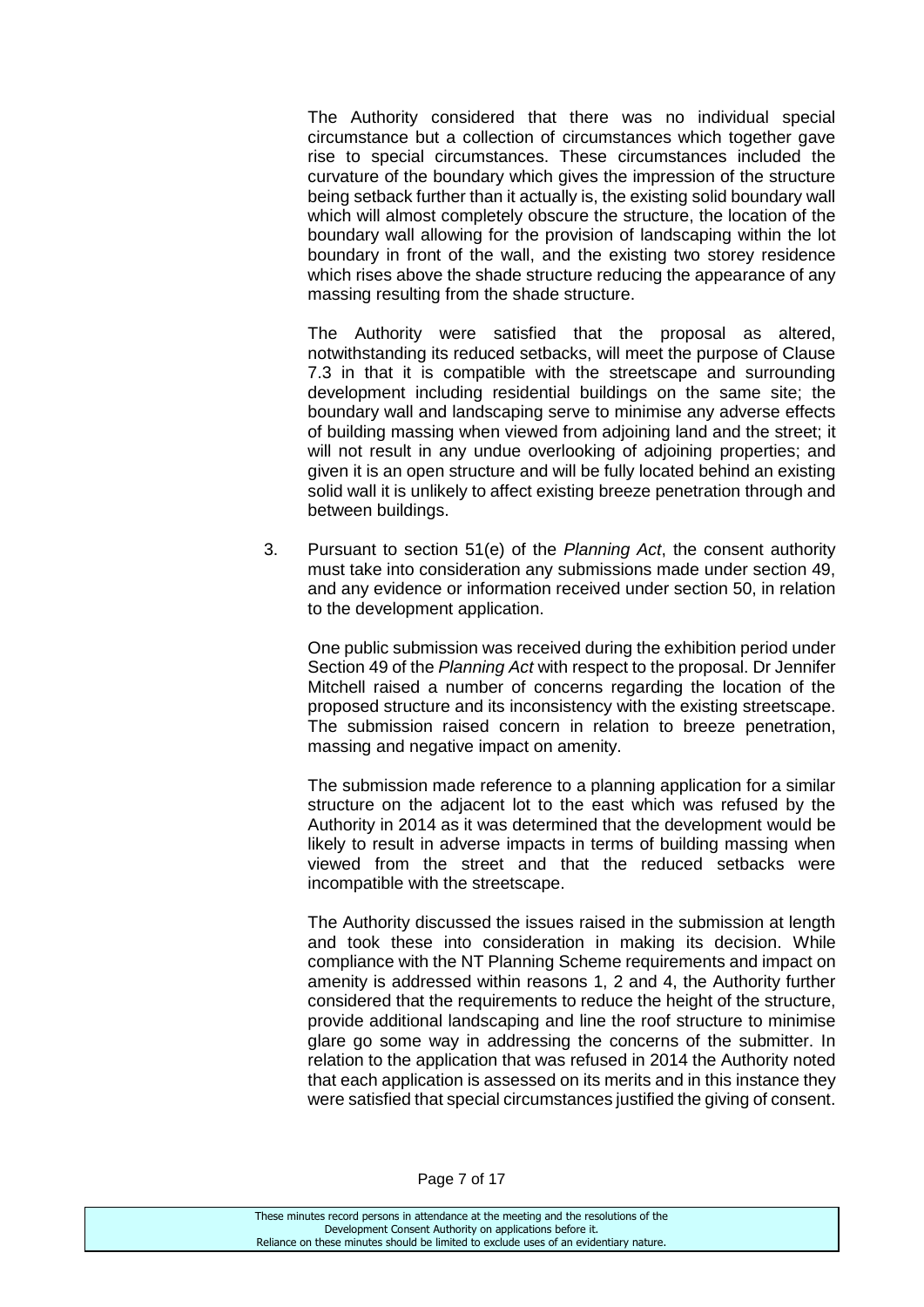4. Pursuant to section 51(n) of the *Planning Act*, the consent authority must take into consideration the potential impact on the existing and future amenity of the area in which the land is situated.

The Authority determined that the requirement to reduce the height of the structure and to provide additional landscaping will ensure that there will be little to no impact on the existing or future amenity of the area in which the land is situated, as the structure will be largely obscured from neighbouring land and the street.

5. Pursuant to section 51(t) of the *Planning Act*, the consent authority must take into consideration any other matters it thinks fit.

The Authority condemns retrospective applications and noted that a retrospective application should not pre-empt a favourable decision of the Authority. In this instance the application was assessed on its merits and the Authority were satisfied that special circumstances justified the giving of consent.

**ACTION:** Notice of Consent and Development Permit

## **ITEM 3 DEMOUNTABLE ADDITION (PREPARATION KITCHEN) TO AN EXISTING PA2018/0193 RESTAURANT LOTS 518 & 519 (8 & 7) PAVONIA PLACE, TOWN OF NIGHTCLIFF**

## **APPLICANT LUCKY BAT**

Mr Justin Schmidt and Mr Danny Crichton (Lucky Bat) attended.

**RESOLVED** That the Development Consent Authority reduce the car parking requirements **102/18** pursuant to Clause 6.5.2 (Reduction in Parking Requirements), and vary the requirements of Clause 6.6 (Loading Bays) of the Northern Territory Planning Scheme, and pursuant to section 53(a) of the *Planning Act*, consent to the application to develop Lots 518 (8) & 519 (7) Pavonia Place, Town of Nightcliff for the purpose of a demountable addition (preparation kitchen) to an existing restaurant, subject to the following conditions:

### **CONDITIONS PRECEDENT**

1. Prior to the commencement of works, a schematic plan demonstrating the on-site collection of stormwater and its discharge into the City of Darwin stormwater drainage system shall be submitted to and approved by the City of Darwin, to the satisfaction of the consent authority.

### **GENERAL CONDITIONS**

- 2. The works carried out under this permit shall be in accordance with the drawings endorsed as forming part of this permit.
- 3. The owner of land must enter into agreements with the relevant authorities for the provision of water supply, sewerage, and electricity services to the development shown on the endorsed plan in accordance with the authorities' requirements and relevant legislation at the time.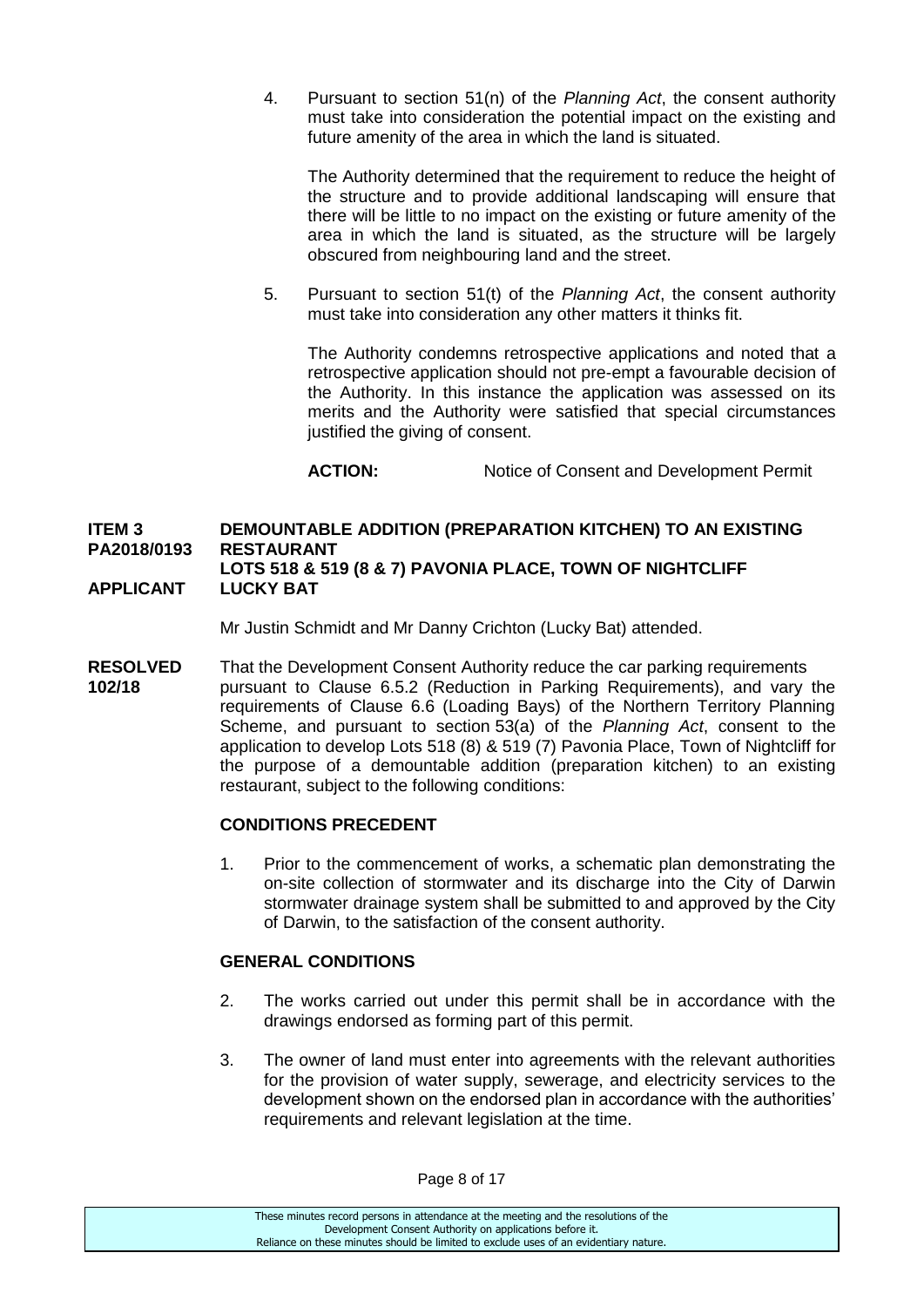- 4. Stormwater is to be collected and discharged into the drainage network to the technical standards of and at no cost to the City of Darwin to the satisfaction of the consent authority.
- 5. Storage for waste disposal bins is to be provided to the requirements of the City of Darwin to the satisfaction of the consent authority.

## **NOTES:**

- 1. The City of Darwin advises that any works on/over Council property shall be subject to separate approval, at no cost to Council.
- 2. The City of Darwin advises that notwithstanding the approved plans, all signage is subject to Council approval, at no cost to Council.
- 3. The development and use hereby permitted should be designed, constructed, registered and operate in accordance with the National Construction Code of Australia, the NT Public Health Act and Regulations, the *NT Food Act* and National Food Safety Standards.
- 4. The Power and Water Corporation advises that the Water and Sewer Services **Development** Development Section [\(landdevelopmentnorth@powerwater.com.au\)](mailto:landdevelopmentnorth@powerwater.com.au) and Power Network Engineering Section [\(powerconnections@powerwater.com.au\)](mailto:powerconnections@powerwater.com.au) should be contacted via email a minimum of 1 month prior to construction works commencing in order to determine the Corporation's servicing requirements, and the need for upgrading of on-site and/or surrounding infrastructure.

## **REASONS FOR THE DECISION**

1. Pursuant to section 51(a) of the *Planning Act,* the consent authority must take into consideration the planning scheme that applies to the land to which the application relates.

The application is for a demountable addition (preparation kitchen) to an existing restaurant which is consistent with the primary purpose of Zone C (Commercial) of the Northern Territory Planning Scheme in providing for a range of business and community uses. The development is considered to be a scale and character appropriate to the service function of the commercial precinct in which it is located.

2. Clause 6.8 (Demountable Structures) of the Planning Scheme ensures that demountable structures do not detract from the visual amenity of an area. The clause requires that the authority may only consent to the placement of a demountable structure on land if it is satisfied that there will be landscaping or architectural embellishments to the demountable structure that will enhance the appearance of the structure, and that the demountable structure will be visually consistent with adjoining or nearby development. The clause also provides that the authority may consent without these requirements being satisfied given the proposed use and location of the demountable structure from public areas. During the assessment period, the applicant constructed 1.8m timber fencing on site to assist in screening views of the demountable. The development also includes a railing above the roof of the demountable to provide some screening to the air conditioning units mounted to the roof. The demountable is setback behind existing buildings when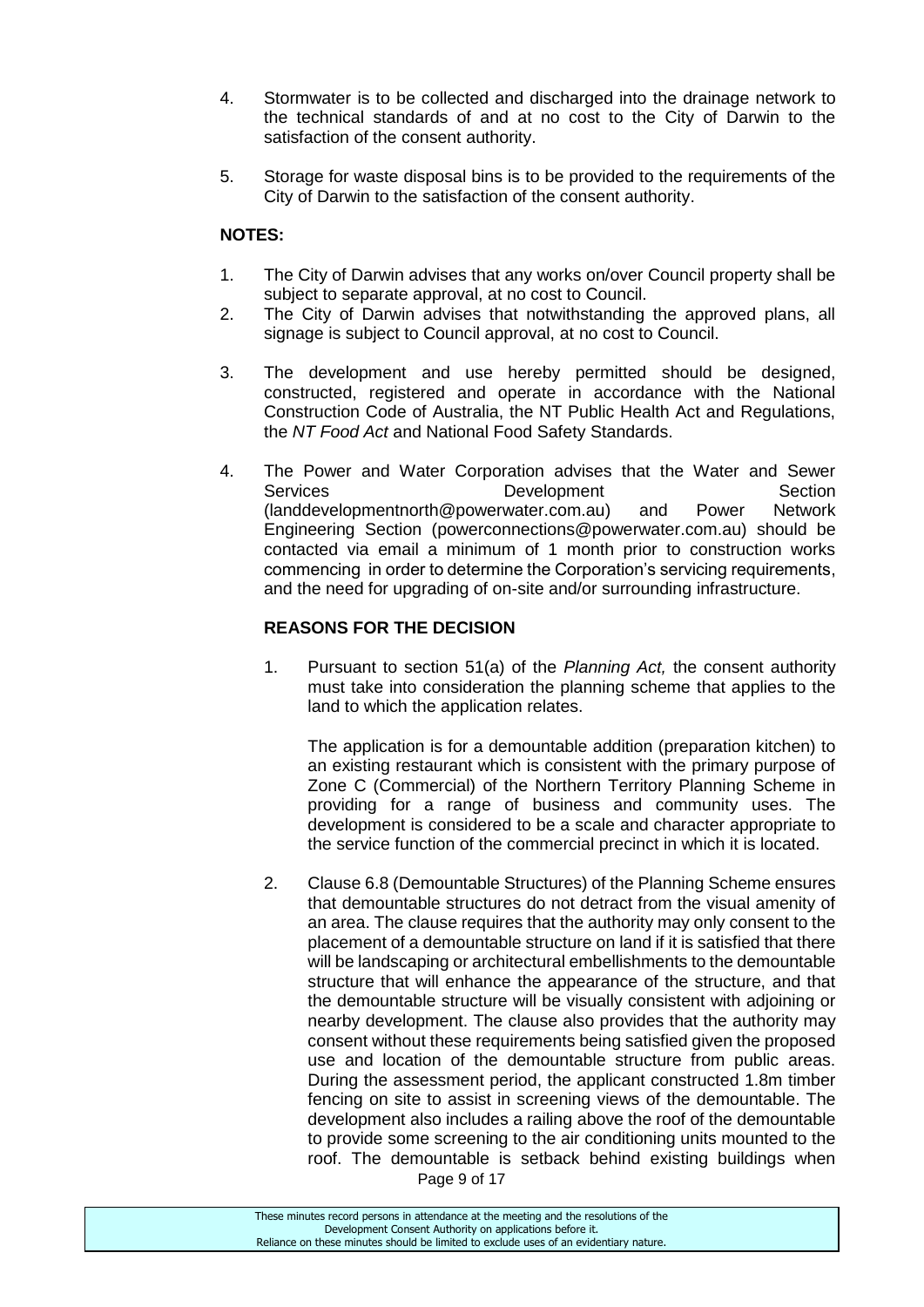viewed from Pavonia Place, and also setback from the site boundaries from the plaza and service lane, and is considered to provide a suitable appearance when viewed from public areas such that it is visually consistent with surrounding development.

- 3. An assessment against Clause 6.5.1 (Parking Requirements) identifies that the demountable addition generates a demand for 1 additional parking space with no additional spaces provided. A reduction to the parking required under Clause 6.5.1 (Parking Requirements), pursuant to Clause 6.5.2 (Reduction in Parking Requirements) of the Scheme is suitable as the development comprises a minor expansion of an existing use, with the building being established at a time when on-site parking was not required, and as there is existing public car parking available in the immediate area.
- 4. Pursuant to Clause 2.5 (Exercise of Discretion by the Consent Authority) of the Planning Scheme, the consent authority may consent to a development that does not meet the standard set out in Parts 4 and 5 of the Planning Scheme where it is satisfied that special circumstances justify the granting of consent. Clause 6.6 (Loading Bays) provides for the loading and unloading of vehicles associated with the use of the land. The existing building was approved through Development Permit DP07/0171 with no loading bay as it was determined that loading could be undertaken in the service lane adjacent. The addition is for an increase of 14.8m<sup>2</sup> of net floor area only to the existing restaurant.
- 5. Pursuant to section 51(e), the consent authority must take into account any submissions made under section 49, and any evidence or information received under section 50, in relation to the development application.

One public submission was received under section 49 for the application with the main concerns being that the planning assessment of the application is unclear due to the location of other buildings/structures on site, whether demountables are suitable for the preparation of food, and whether plumbing and electrical arrangements can be met. The planning assessment has been prepared addressing compliance with the Planning Scheme and comments from service authorities during has shown that the demountable is suitable for use as a preparation kitchen and that the demountable can be suitably serviced.

6. Pursuant to section 51(m) of the *Planning Act*, the consent authority must take into consideration the public utilities or infrastructure provided in the area in which the land is situated.

Comments have been received from a number of service authorities with applicable conditions and notes included to ensure the servicing requirements of the development are met.

7. Pursuant to section 51(n) of the *Planning Act*, the consent authority must take into consideration the potential impact on the existing and future amenity of the area in which the land is situated.

Page 10 of 17

These minutes record persons in attendance at the meeting and the resolutions of the Development Consent Authority on applications before it. Reliance on these minutes should be limited to exclude uses of an evidentiary nature.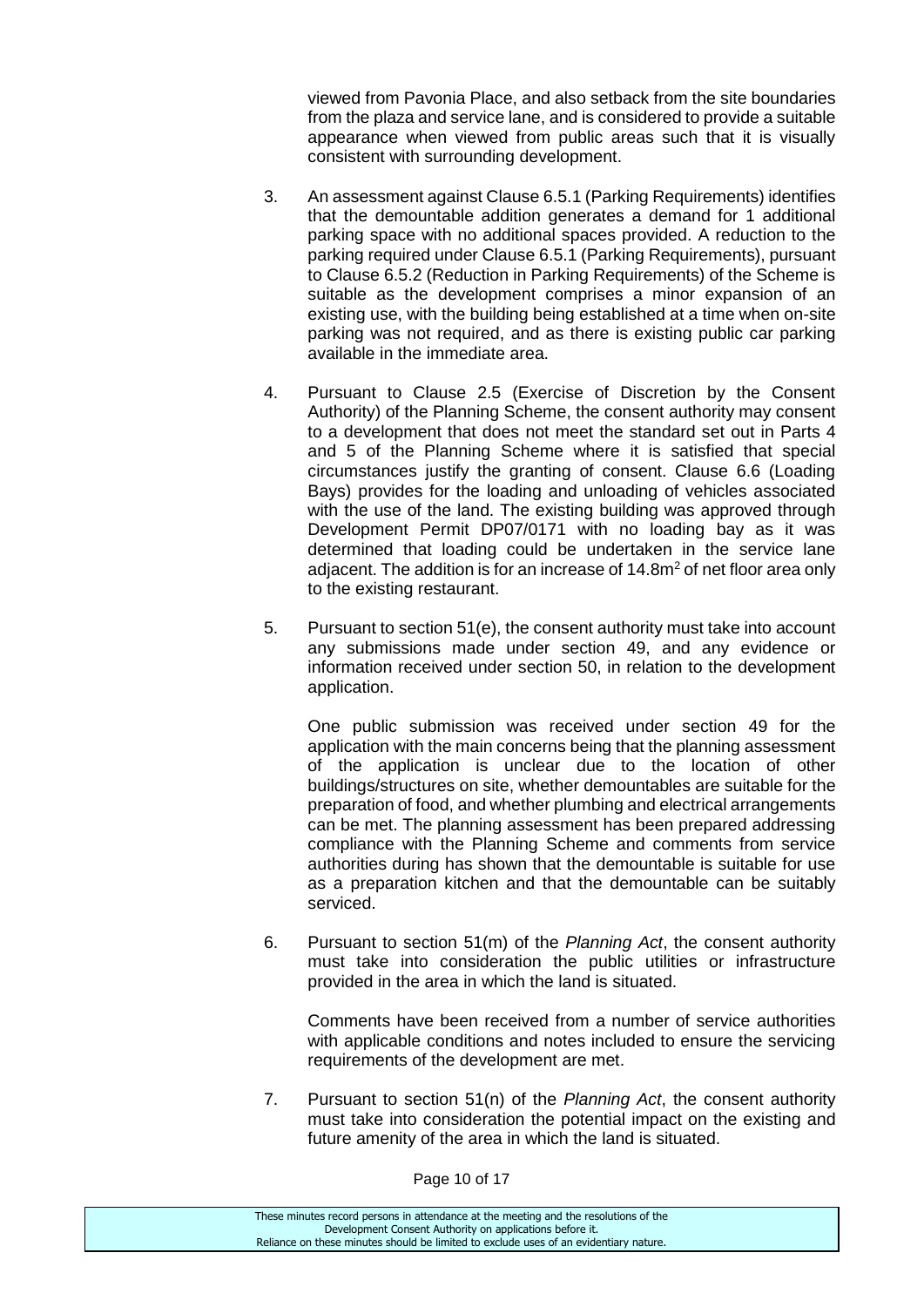The demountable addition is situated to the rear of the existing building as viewed from Pavonia Place and is setback from the boundaries as viewed from the plaza and service lane to the rear of the site. The fencing will largely screen the demountable and is considered to achieve an acceptable level of amenity given the setbacks of the demountable from the site boundaries and as viewed from public areas.

ACTION: Notice of Consent and Development Permit

## **ITEM 4 RECONSIDERATION: SUBDIVISION TO CREATE 54 LOTS PA2017/0513 SECTIONS 4278 & 4279 (32 & 38) BOWERLEE ROAD, HUNDRED OF BAGOT APPLICANT ONE PLANNING CONSULT**

Mr Israel Kgoisemang (One Planning Consult), Mr Savvas Savvas (Architect) and landowners Mr Tony Murray-Williams and Mr Chris Gahan attended.

Mr Kgoisemang tabled three amended plans.

The submitter sent their apologies.

**RESOLVED** That, the Development Consent Authority determine to vary the requirements of **103/18** Clause 11.2.2 (Infrastructure and Community Facilities in Residential Subdivisions) of the Northern Territory Planning Scheme, and pursuant to section 53(a) of the *Planning Act*, consent to the application to develop Sections 4278 and 4279, (32 and 38) Bowerlee Road, Hundred of Bagot for the purpose of subdivision to create 53 lots, subject to the following conditions:

### **CONDITIONS PRECEDENT**

- 1. Prior to the endorsement of plans and prior to commencement of works (including site preparation), a schematic plan demonstrating the on-site collection of stormwater and its discharge into the local underground stormwater drainage system shall be submitted to and approved by the City of Darwin, to the satisfaction of the consent authority. The plan shall include details of site levels and Council's stormwater drain connection point/s. The plan shall also indicate how stormwater will be collected on the site and connected underground to Council's system.
- 2. Prior to the endorsement of plans and prior to commencement of works, a Traffic Impact Assessment Report in accordance with the "Ausroads Guide to Traffic Management Part 12: Traffic impacts of Development" is required for the proposed development. The report must detail the developments traffic generation, trip distribution, traffic operations impact, the nature and timing of impacts and recommended measures required to accommodate and or mitigate the traffic impacts of the development to the requirements of the Transport and Civil Services Division, Department of Infrastructure, Planning and Logistics and the City of Darwin to the satisfaction of the consent authority.
- Page 11 of 17 3. Prior to the endorsement of plans and prior to commencement of works (including site preparation) a qualified person, experienced in the investigation and assessment of contaminated land, must provide clearance that the grounds of the site are free of contaminants. This clearance will form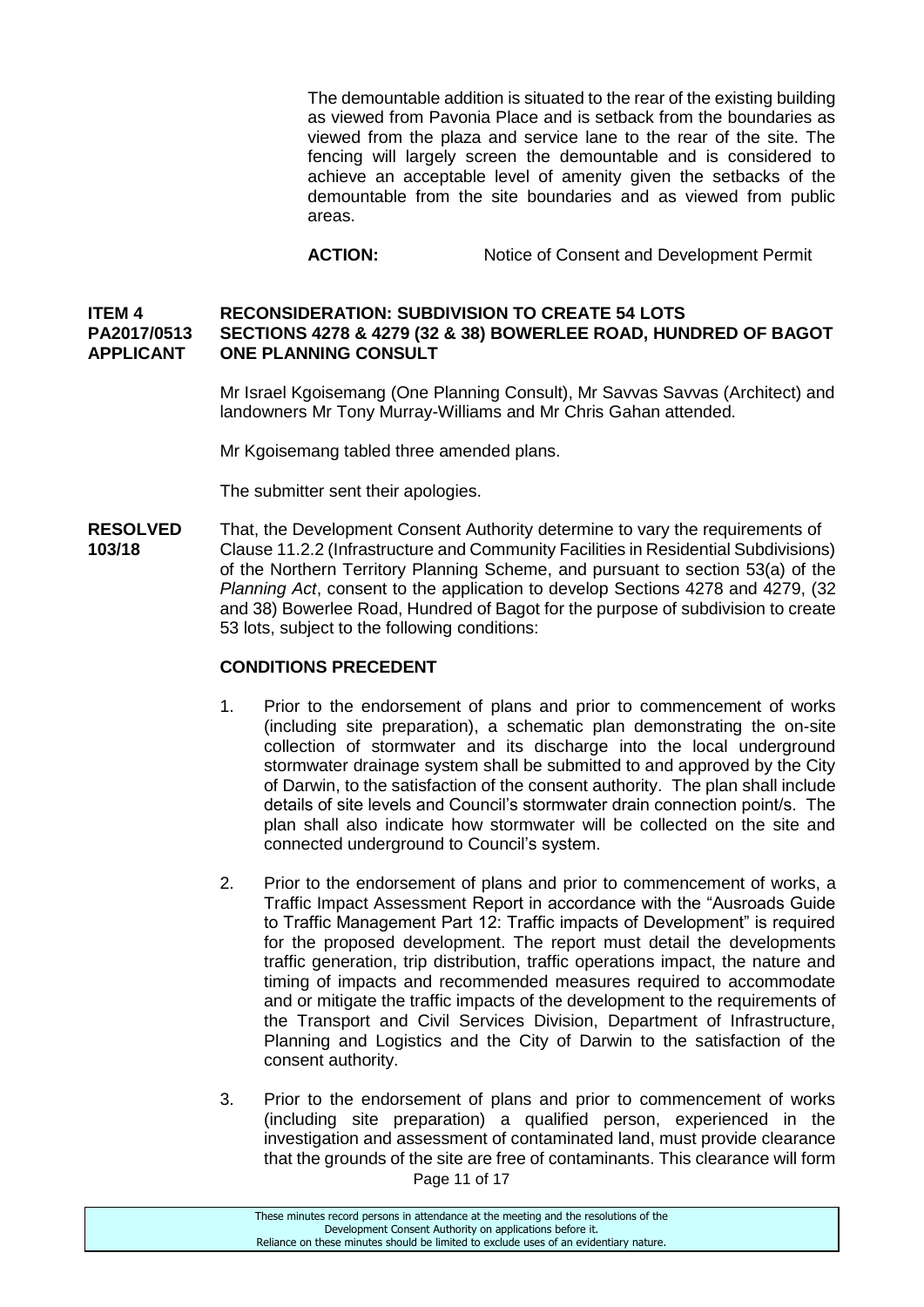part of this permit and must be provided to the Northern Territory Environment Protection Authority, to the satisfaction of the consent authority.

- 4. Prior to the commencement of works (including site preparation), a Construction Environmental Management Plan (CEMP) for the management and operation of the use must be prepared to the requirements of an independent suitably qualified professional and submitted to and approved by the consent authority upon the advice of City of Darwin. When approved, the CEMP will be endorsed and will then form part of the permit. The use must at all times be conducted in accordance with the endorsed plan. The CEMP must include:
- (a) waste management;
- (b) traffic control;
- (c) haulage routes;
- (d) stormwater drainage;
- (e) use of City of Darwin land; and
- (e) day to day management requirements for the use.
- 5. Prior to the commencement of works (including site preparation), a Waste Management Plan demonstrating waste disposal, storage and removal shall be submitted to and approved by the City of Darwin, to the satisfaction of the consent authority.
- 6. Prior to the commencement of works, an Erosion and Sediment Control Plan (ESCP), is to be submitted to and approved by the consent authority on the advice of DENR. The ESCP is to be developed by a suitably qualified and experienced professional in erosion and sediment control planning, and in accordance with the IECA Best Practice Erosion and Sediment Control Guidelines 2008. The plan should detail methods and treatments for minimising erosion and sediment loss from the site during the construction phase. Information regarding ESCP content is available at [www.austieca.com.au](http://www.austieca.com.au/) and the NTG website: [https://nt.gov.au/environmental?soil-land-vegetation.](https://nt.gov.au/environmental?soil-land-vegetation) The ESCP should be emailed for assessment to: [DevelopmentAssessment.DENR@nt.gov.au.](mailto:DevelopmentAssessment.DENR@nt.gov.au)

## **GENERAL CONDITIONS**

- 7. The works carried out under this permit shall be in accordance with the drawings endorsed as forming part of this permit.
- 8. All works recommended by the Traffic Impact Assessment Report are to be completed to the requirements of the Transport and Civil Services Division, Department of Infrastructure, Planning and Logistics and the City of Darwin, to the satisfaction of the consent authority.
- 9. All works relating to this permit are to be undertaken in accordance with the endorsed ESCP to the requirements of the consent authority, upon the advice of the Department of Environment and Natural Resources.
- 10. The owner of the land must enter into agreements with the relevant authorities for the provision of water supply, drainage, sewerage facilities, electricity, and telecommunication networks to each lot shown on the endorsed plan in accordance with the authorities' requirements and relevant legislation at the time.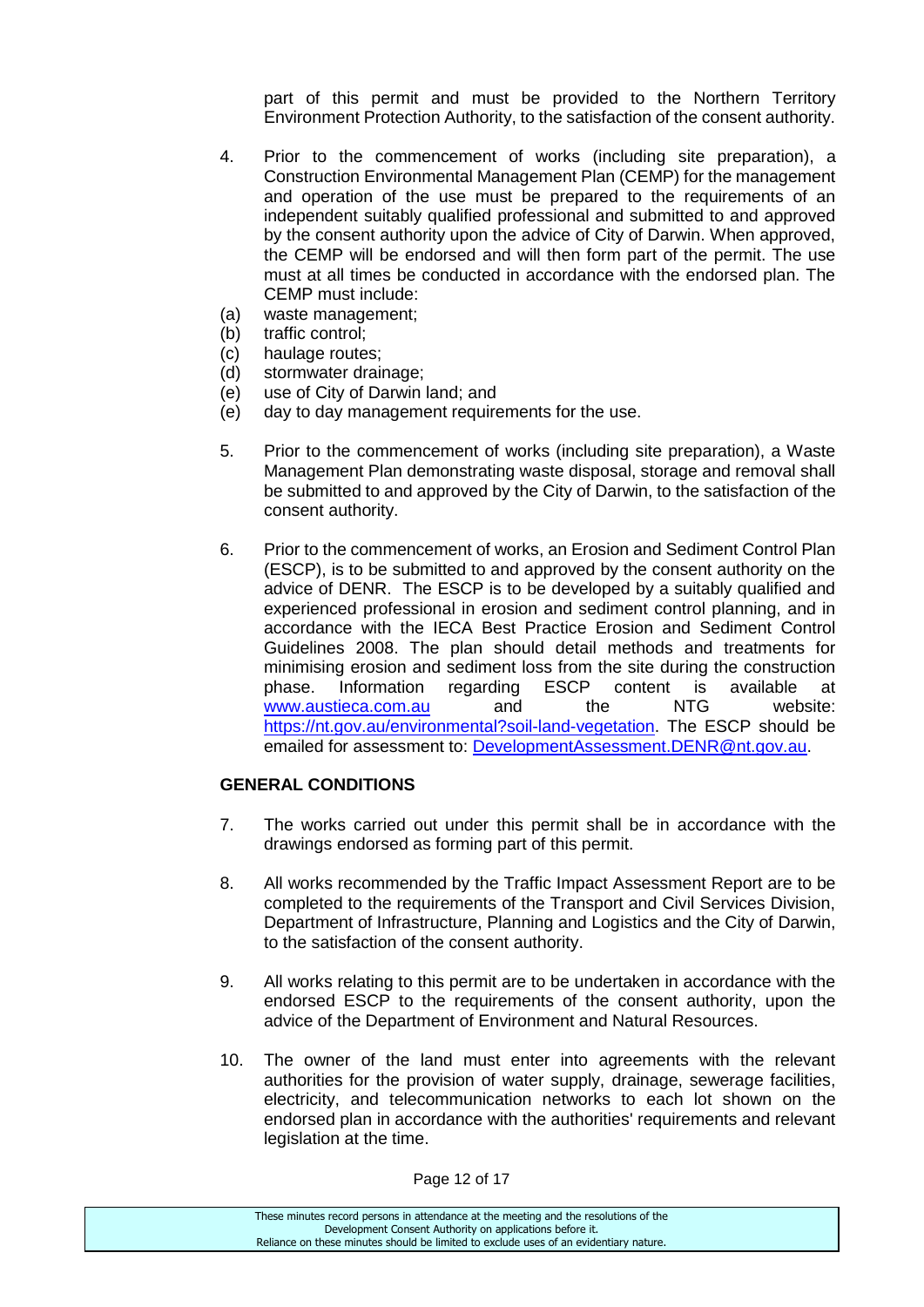- 11. Any developments on or adjacent to any easements on site shall be carried out to the requirements of the relevant service authority to the satisfaction of the consent authority.
- 12. All existing and proposed easements and sites for existing and required utility services must be vested in the relevant authority for which the easement or site is to be created on the plan of subdivision submitted for approval by the Surveyor General.
- 13. All proposed roads to be created on the plan of subdivision submitted for approval by the Surveyor General must be dedicated to the relevant Northern Territory or local government authority.
- 14. Stormwater is to be collected and discharged into the drainage network to the technical standards of and at no cost to City of Darwin, to the satisfaction of the consent authority.
- 15. Engineering design and specifications for the proposed and affected roads, street lighting, stormwater drainage, site earthworks, vehicular access, pedestrian/ cycle corridors and street scaping are to be to the technical requirements of City of Darwin and Transport and Civil Services Division, Department of Infrastructure, Planning and Logistics to the satisfaction of the consent authority and all approved works constructed at the owner's expense.
- 16. Upon completion of any works within or impacting upon the Vanderlin Road road reserve, the road reserve shall be rehabilitated to the standards and requirements of Transport and Civil Services Division, Department of Infrastructure, Planning and Logistics.
- 17. The loads of all trucks entering and leaving the site of works are to be constrained in such a manner as to prevent the dropping or tracking of materials onto streets. This includes ensuring that all wheels, tracks and body surfaces are free of mud and other contaminants before entering onto the sealed road network. Where tracked material on the road pavement becomes a potential safety issue, the Developer will be obliged to sweep and clean material off the road.
- 18. All proposed works impacting on Vanderlin Drive are to be designed, supervised and certified on completion by a practicing and registered civil engineer, and shall be in accordance with the standards and specifications of Transport and Civil Services Division, Department of Infrastructure, Planning and Logistics. Drawings must be submitted to Transport and Civil Services Division, Department of Infrastructure, Planning and Logistics for approval and no works are to commence prior to approval and receipt of a "Permit to Work Within a Road Reserve".
- 19. No fence, hedge, tree or other obstruction exceeding a height of 0.6m is to be planted or erected so that it would obscure sight lines at the junction of the driveway and the public street.
- 20. The proponent must ensure that only clean fill (virgin excavated natural material) is accepted and that the inert fill has been adequately assessed as being suitable for its intended use(s).

Page 13 of 17

These minutes record persons in attendance at the meeting and the resolutions of the Development Consent Authority on applications before it. Reliance on these minutes should be limited to exclude uses of an evidentiary nature.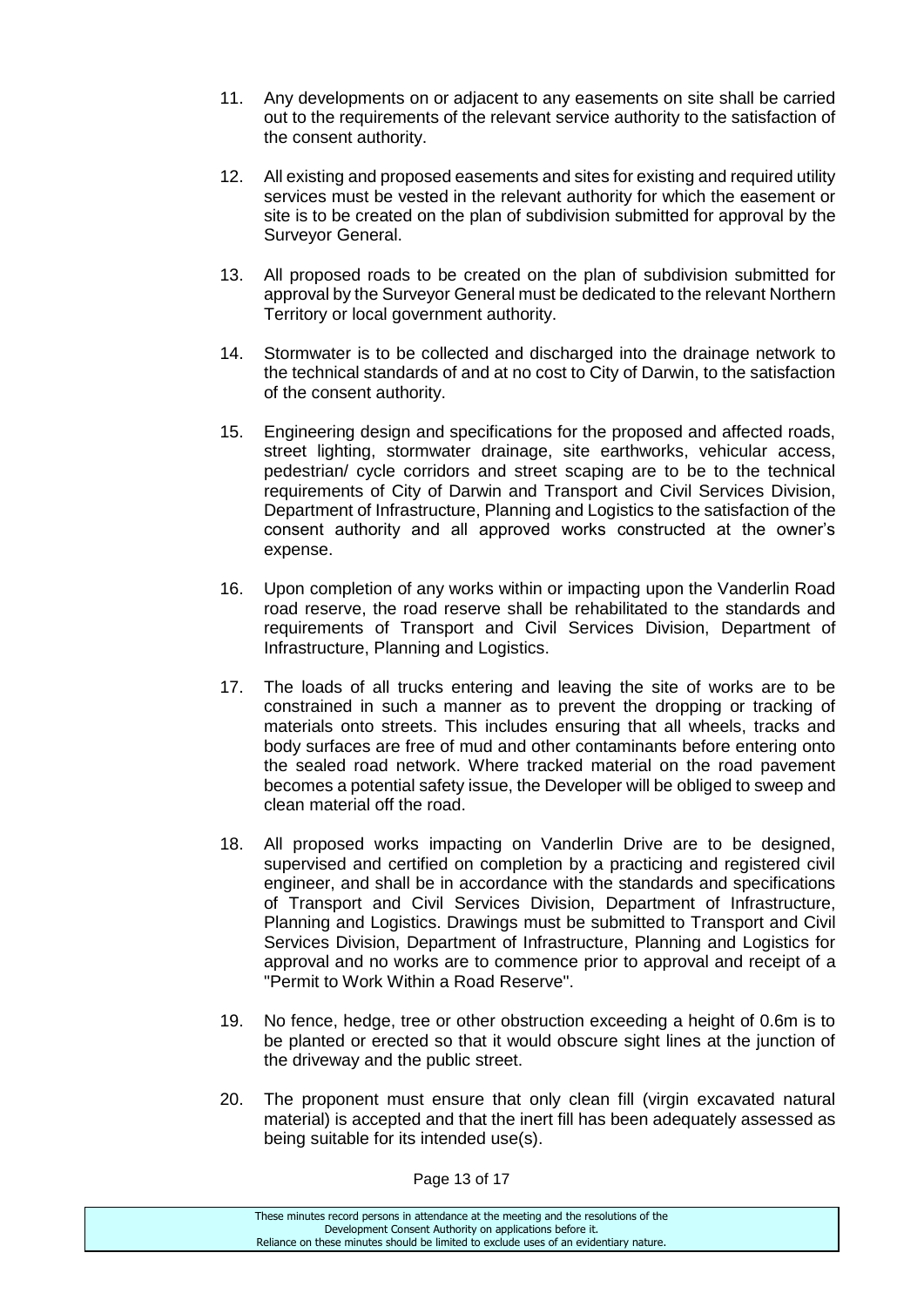- 21. The developer must implement necessary measures to ensure mosquito breeding does not occur during the construction phase of the development, to the requirements of the Department of Health, to the satisfaction of the consent authority.
- 22. Dust control measures must be employed throughout the construction stage of the development to the requirements of the Northern Territory Environment Protection Authority, to the satisfaction of the consent authority.
- 23. Before the issue of titles, the developer is to provide written confirmation (in the form of plans or drawings) demonstrating that all lots less than 600m² for single dwellings allow for future vehicle access via a single driveway unrestricted by street infrastructure (including any power, water, sewer or stormwater infrastructure) which demonstrates a 3.5 metre driveway can be located on each lot to ensure that the each lot's street frontage has a minimum continuous length of 6.5m, to the satisfaction of the consent authority.

## **NOTES:**

- 1. The Power and Water Corporation advises that the Water and Sewer Services **Development** Section (landdevelopmentnorth@powerwater.com.au) and Power Network Engineering Section (powerconnections@powerwater.com.au) should be contacted via email a minimum of 1 month prior to construction works commencing to determine the Corporation's servicing requirements, and the need for upgrading of on-site and/or surrounding infrastructure.
- 2. NBNCo advised that they require all developments to be registered at least 3 months before any civil works commence.
- 3. There are statutory obligations under the *Weeds Management Act* to take all practical measures to manage weeds on the property. For advice on weed management please contact the Department of Environment and Natural Resources.
- 4. The site is subject to the 'Defence Areas Control Regulations (DACR)'. All structures, including **temporary structures, higher than 15m above ground level**, including, but not limited to, additional buildings, light poles, cranes used during construction, vegetation etc, require approval from the Department of Defence.
- 5. The permit holder is advised that the proposal may have assessment implications under the *Waste Management and Pollution Control Act*, More information can be found on the Northern Territory Environment Protection Authority website at: https://ntepa.nt.gov.au/waste-pollution. The applicant is encouraged to contact the NT EPA on (08) 8924 4218 or [ntepa@nt.gov.au.](mailto:ntepa@nt.gov.au)
- 6. Any proposed works which fall within the scope of the Construction Industry Long Service Leave and Benefits Act must be notified to NT Build by lodgement of the required Project Notification Form. Payment of any levy must be made prior to the commencement of any construction activity. NT Build should be contacted via email (info@ntbuild.com.au) or by phone on 08 89364070 to determine if the proposed works are subject to the Act.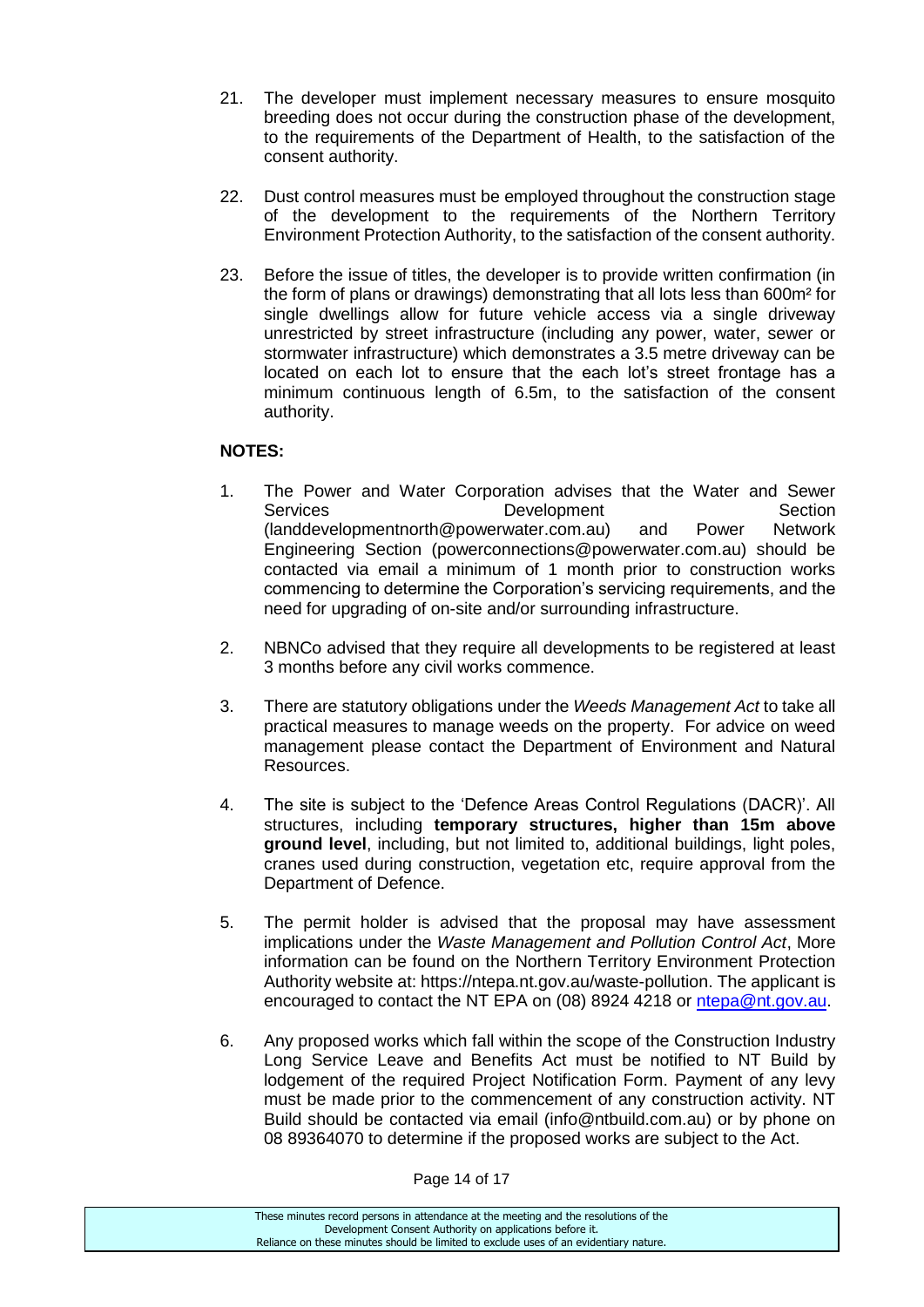## **REASONS FOR THE DECISION**

1. Pursuant to section 51(a) of the *Planning Act*, the consent authority must take into consideration the planning scheme that applies to the land to which the application relates.

The purpose of Zone MD (Multiple Dwelling Residential) is to provide for a range of housing options to a maximum height of two storeys above ground level. The application is for the subdivision of Zone MD land which will facilitate the development of the Berrimah North area. The applicant's plans are generally in accordance with the Berrimah North Planning Principals identified by Clause 14.1.2 (Berrimah North Planning Principals).

2. Clause 2.5 (Exercise of Discretion by the Consent Authority) requires that the Authority only vary requirements specified in Part 4 of the Planning Scheme where it is satisfied that special circumstances justify the granting of consent. The proposal is assessed as non-compliant with the standards of Clause 11.2.2 (Infrastructure and Community Facilities in Residential Subdivisions) of the NT Planning Scheme.

A variation to Clause 11.2.2 (Infrastructure and Community Facilities in Residential Subdivisions) is supported in this instance, to allow for a minimum separation distance of 550m from a bus stop rather than the minimum 400m required by the NT Planning Scheme, as the site has been identified by the Berrimah North Area Plan for multiple dwelling residential development, despite not including the provision for any future bus stops that will be located closer to the subject site. The Berrimah North Area Plan does however, envision additional commercial/mixed use facilities and pedestrian/cycle networks within close proximity to the site of subdivision which, in the future, would assist in minimising the inconvenience of the additional 150m distance to the nearest bus stop.

3. Pursuant to section 51(e) of the *Planning Act*, the consent authority must take into consideration any submissions made under section 49, and any evidence or information received under section 50, in relation to the development application.

One public submission was received during the exhibition period under Section 49 of the *Planning Act* with respect to the proposal from Danny and Jane Maxwell (adjoining neighbours to the west). In summary the submission raised the following concerns;

- Increased traffic on Bowerlee Road and particularly at the intersection of Vanderlin Drive where the number of vehicles to use this intersection would increase dramatically and become dangerous. Trucks using Avanti landscaping and road trains in the area are added concerns.
- The impact on amenity including noise, dust, pollution, antisocial and security issues due to the scale of the development.
- As the natural drainage occurs in a westerly direction the development will have a major impact on drainage and concerns regarding how this will affect their property.
- Impact on the water quality of their current bore.

Page 15 of 17

| These minutes record persons in attendance at the meeting and the resolutions of the  |
|---------------------------------------------------------------------------------------|
| Development Consent Authority on applications before it.                              |
| Reliance on these minutes should be limited to exclude uses of an evidentiary nature. |
|                                                                                       |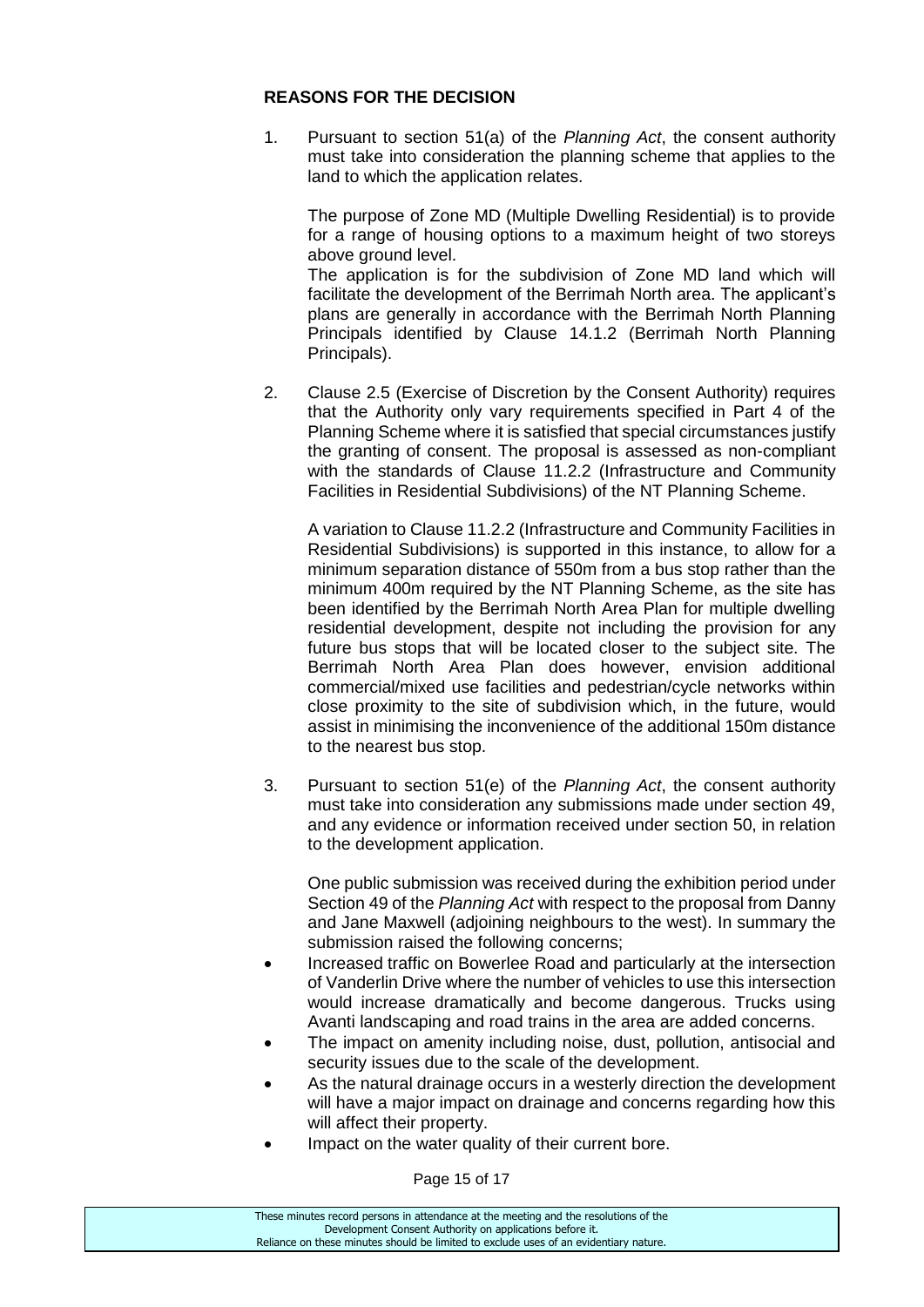The submission requested that should the development proceed, the developer construct a 2.4m solid block wall as a boundary fence and also provide screening tree plantings on the 42 Bowerlee Road side of the fence to help maintain privacy, security and amenity.

In response to the issues raised, conditions precedent have been included requiring a Traffic Impact Assessment Report, Stormwater Management Plan, Erosion and Sediment Control Plan, and an Construction Environmental Management Plan prior to the commencement of any works. Standard conditions and notations have also been included in relation to dust, noise and pollution. Revised drawings have mitigated concerns also raised by City of Darwin in relation to security and anti-social behaviour. Fencing along the western boundary will be a combination of a 600mm high reinforced concrete wall with 1.8m high colour-bond fencing to provide privacy, and powder-coated pool fencing to allow for breeze penetration and stormwater management of the site.

4. Pursuant to section 51(h) of the *Planning Act*, the consent authority must take into account the merits of the proposed development as demonstrated in the application.

The statement of effect provided by the applicant notes that the provision of multiple dwelling residential accommodation within the area is consistent with the zoning for the land and promotes best practice urban planning by creating mixed-use neighbourhoods and vibrant land economic management through sustainable development. The proposed dwellings are of a size and scale expected of this type of developments within the area.

5. Pursuant to section 51(m) of the *Planning Act*, the consent authority must take into account the public utilities or infrastructure provided in the area in which the land is situated, the requirement for public facilities and services to be connected to the land and the requirement, if any, for those facilities, infrastructure or land to be provided by the developer for that purpose.

Conditions precedent on the development permit include the requirement for a Construction Environmental Management Plan, a Waste Management Plan, a Stormwater Management Plan; and a Traffic Impact Assessment Report. It is anticipated that these measures, combined with standard conditions relating to the connection and upgrade of utility services and the provision and treatment of easements, are expected to ensure that the land is developed in accordance with physical capabilities, to address concerns raised by service authorities, and to ensure that utility and infrastructure requirements are appropriately addressed.

6. Pursuant to section 51(n) of the *Planning Act*, the consent authority must take into consideration the potential impact on the existing and future amenity of the area in which the land is situated.